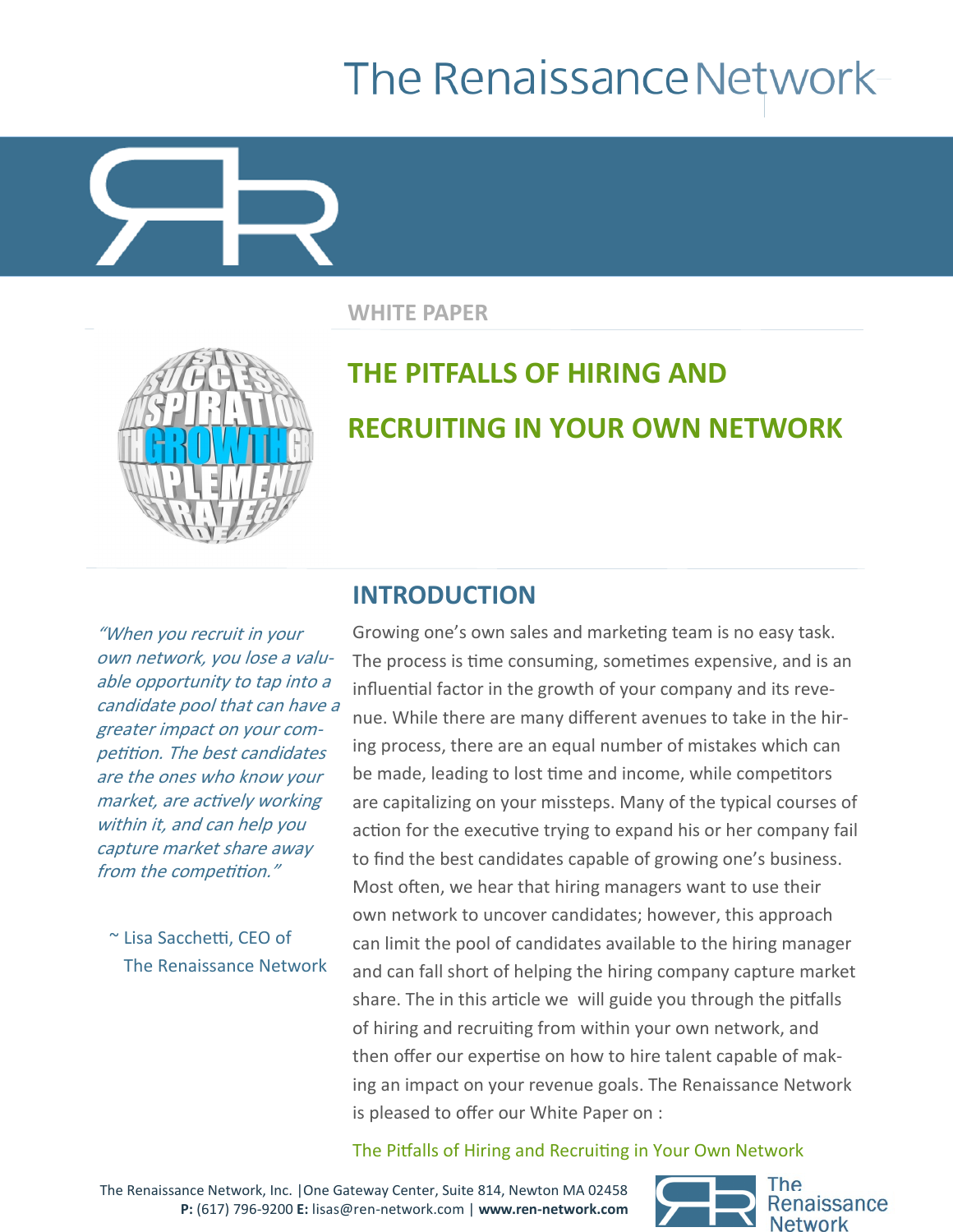## **WHAT KINDS OF CANDIDATES ARE AVAILABLE TO THE HIRING MANAGER?**



**THE PITFALLS OF HIRING WITHIN YOUR OWN NETWORK** When looking at the hiring market, there are two different categories of potential candidates: *Visible candidates* are those actively or passively looking for a position on job boards or within your own network that you can easily connect to; *hidden candidates* are outside of your normal network, not on the job market, and working for your competitors.

An ideal hiring process will include the entire pool of candidates, not simply the visible ones. By increasing the candidate pool size, one can uncover all potential candidates and make the best hiring decision possible. Oftentimes, the ideal candidates for a new role are the hidden candidates; these candidates are busy selling and closing business to your customers for your competition. Candidates, such as these, could help bring your company to the next level of sales success, as they have a proven track record in their success capturing market share from your business. By bringing these kinds of candidates onto your sales team, you offer yourself the opportunity to capture market share back from your competitors.

When an executive decides to recruit from his or her own network, he or she will contact a pool of visible candidates—friends, colleagues, business acquaintances, etc. This approach limits the size of the pool of candidates and may struggle to uncover the hidden candidates working outside of the executive's network for his or her competitors.

While using your own network in the hiring process can be quick and it builds your relationships within your network, it does not affect the market into which you are selling in the same way hiring a hidden candidate from your competitors would. Hunting and closing candidates actively and successful selling for your competitors (the hidden candidates) will allow you to capture market share back from your competitors, as their talent will come work for you. These hidden candidates need to be sought out in an approach outside of the expertise of the normal hiring manger. They need to be hunted—hence, the term Head Hunter.

In the 1960s and 1970s computer scientists linked one network of computers to the next to uncover the optimal way to solve complex mathematical

> The Renaissance Network, Inc. |One Gateway Center, Suite 814, Newton MA 02458 **P:** (617) 796-9200 **E:** lisas@ren-network.com | www.ren-network.com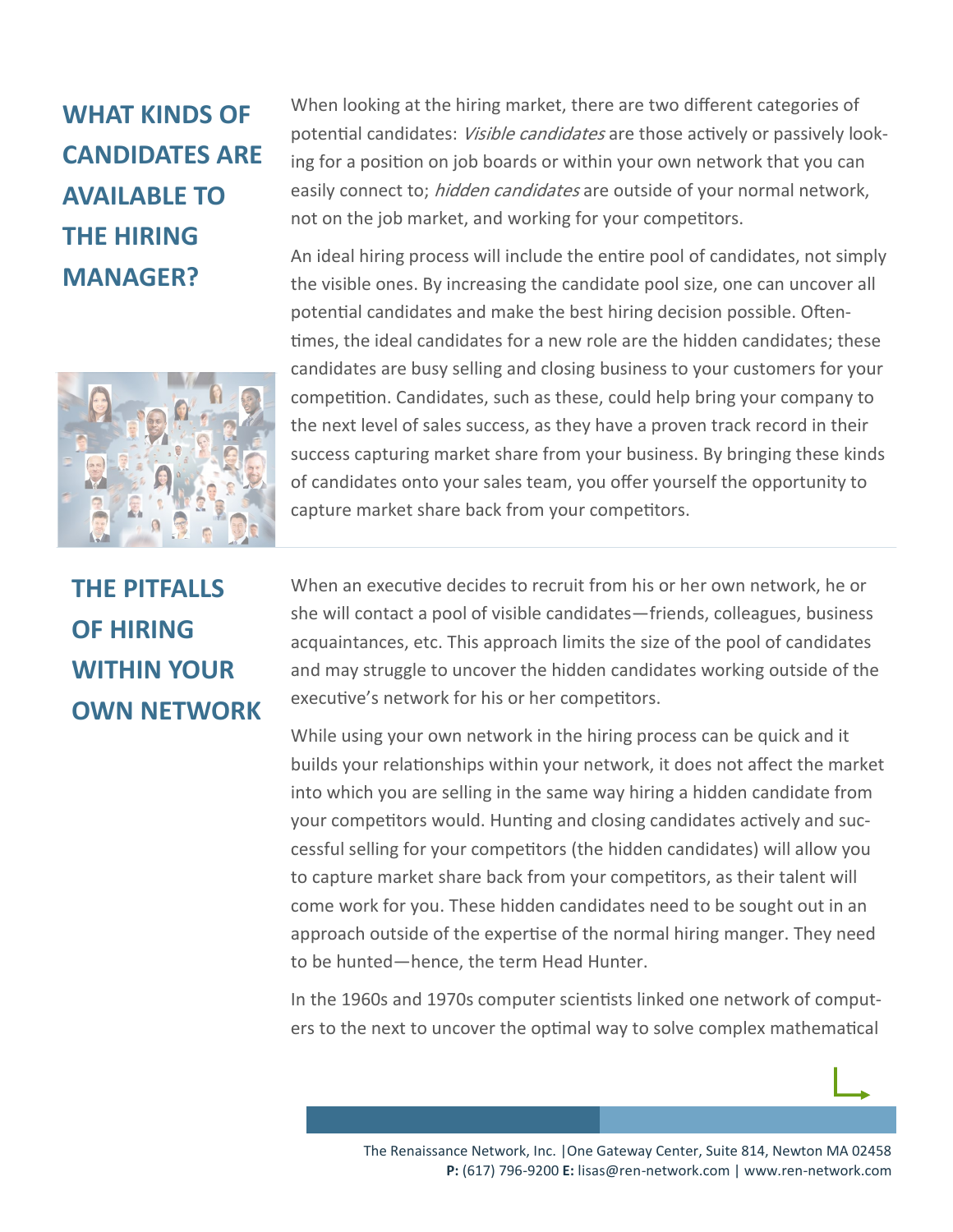## **THE PROBLEM WITH USING YOUR ONLINE SOCIAL NETWORK IN HIRING**



problems, in a concept known as "Network Theory". Today, we see this original concept of Network Theory applied to our daily lives via Social Networks, such as Facebook, Twitter, and LinkedIn. The Social Network Theory applies the same concept of the computer—a network of connections—to our daily social in-



teractions. Facebook, Twitter, and LinkedIn all were created to show the effects of the Social Network Theory, linking one person to the next on the Internet. We became uniquely bound on the Internet to our connections, and we created a vast network of contacts managed by these Social Network Websites. The Social Network then became a promising business tool, utilized in hiring practices as a means to find candidates.

However, The Social Network Theory when applied to hiring may not be beneficial to your hiring process. First, many of our "connections" are superficial at best. We may not know the true characteristics of our connections or their competencies on the job. This, plus their being from within your own network does not help you impact the market and capture market share. Only by hunting outside of your network and in your competitors' will you be able to uncover candidates capable of making an impact on your revenue goals.

**FINDING THE BEST EXECUTIVE SEARCH FIRM TO SUIT YOUR NEEDS**

In contrast to using your own network, the use of a Search Firm, such as The Renaissance Network, will find you the hidden talent outside of your reach, through a systematic approach geared towards hunting at all potential candidates, rather than only the visible candidates. When looking for the most effective search firm, consider using the one that truly evaluates your company's interviewing and hiring process. The best Executive Search Firms will educate themselves on the type of candidate that will best fit the needs of your company, and will take pride in partnering with the CEO, VP of Sales, or hiring managers to create the proper job description, break down the requirements needed for potential candidates, and understand the overall goals of your company. They will tap into their resources to hunt and find the hidden talent outside of your reach.